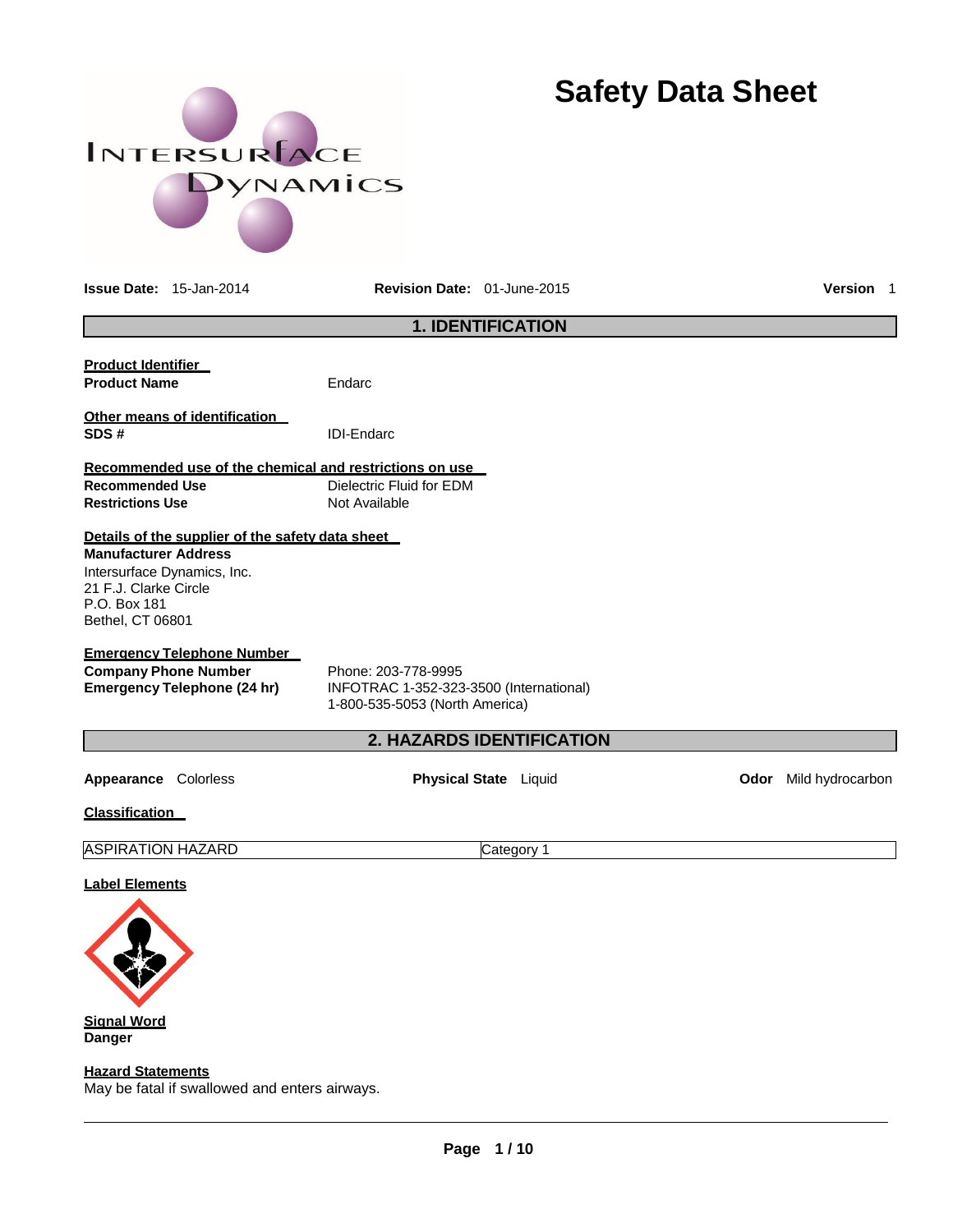# **2. HAZARDS IDENTIFICATION**

# **Precautionary Statements - Prevention**

Not applicable.

# **Precautionary Statements – Response**

IF SWALLOW ED: Immediately call a POISON CENTER or physician. Do NOT induce vomiting.

## Storage :

Store locked up.

# **Disposal :**

Dispose of contents and container in accordance with all local, regional, national and international regulations.

# **Supplemental label elements:**

Avoid contact with skin and clothing. Wash thoroughly after handling.

# **Hazards not otherwise classified:**

Defatting to the skin. Prolonged or repeated contact may dry skin and cause irritation.

| <b>3. COMPOSITION/INFORMATION ON INGREDIENTS</b> |                                                                                                                   |  |  |
|--------------------------------------------------|-------------------------------------------------------------------------------------------------------------------|--|--|
| Substance/mixture                                | Substance                                                                                                         |  |  |
| Chemical name                                    | White mineral oil (petroleum)                                                                                     |  |  |
| Other means of<br>identification                 | White mineral oil, petroleum; White spirits; White mineral oil; Mineral oil; Paraffin oil;<br>Paraffinum liquidum |  |  |
| CAS number/other identifiers<br>CAS number       | 8042-47-5                                                                                                         |  |  |

| <b>Chemical Name</b>            | CAS No                                                   | <b>Weight-%</b> |
|---------------------------------|----------------------------------------------------------|-----------------|
| White mineral oil<br>(petroleum | $\rightarrow$ $\rightarrow$ $\rightarrow$<br>804.<br>--- | 100             |
|                                 |                                                          |                 |

Any concentration shown as a range is to protect confidentiality or is due to batch variation.

**There are no additional ingredients present which, within the current knowledge of the supplier and in the concentrations applicable, are classified as hazardous to health or the environment and hence require reporting in this section.**

| Occupational exposure limits, if available, aழ ippesin & potine ASURES   |                                                                                                                                                                                                                                                                                                                                                                                                                                                                                                                                                                                          |  |  |
|--------------------------------------------------------------------------|------------------------------------------------------------------------------------------------------------------------------------------------------------------------------------------------------------------------------------------------------------------------------------------------------------------------------------------------------------------------------------------------------------------------------------------------------------------------------------------------------------------------------------------------------------------------------------------|--|--|
| Description of necessary first aid measures<br><b>First Aid Measures</b> |                                                                                                                                                                                                                                                                                                                                                                                                                                                                                                                                                                                          |  |  |
| <b>Eye Contact:</b>                                                      | Immediately flush eyes with plenty of water, occasionally lifting the upper and lower eyelids.<br>Check for and remove any contact lenses. Continue to rinse for at least 10 minutes. Get<br>medical attention.                                                                                                                                                                                                                                                                                                                                                                          |  |  |
| <b>Inhalation</b>                                                        | Remove victim to fresh air and keep at rest in a position comfortable for breathing. If not<br>breathing, if breathing is irregular or if respiratory arrest occurs, provide artificial respiration or<br>oxygen by trained personnel. It may be dangerous to the person providing aid to give mouth-to-<br>mouth resuscitation. Get medical attention if adverse health effects persist or are severe. If<br>unconscious, place in recovery position and get medical attention immediately. Maintain an<br>open airway. Loosen tight clothing such as a collar, tie, belt or waistband. |  |  |
| <b>Skin Contact:</b>                                                     | Wash skin thoroughly with soap and water or use recognized skin cleanser. Remove<br>contaminated clothing and shoes. Get medical attention if symptoms occur. Wash clothing<br>before reuse. Clean shoes thoroughly before reuse.                                                                                                                                                                                                                                                                                                                                                        |  |  |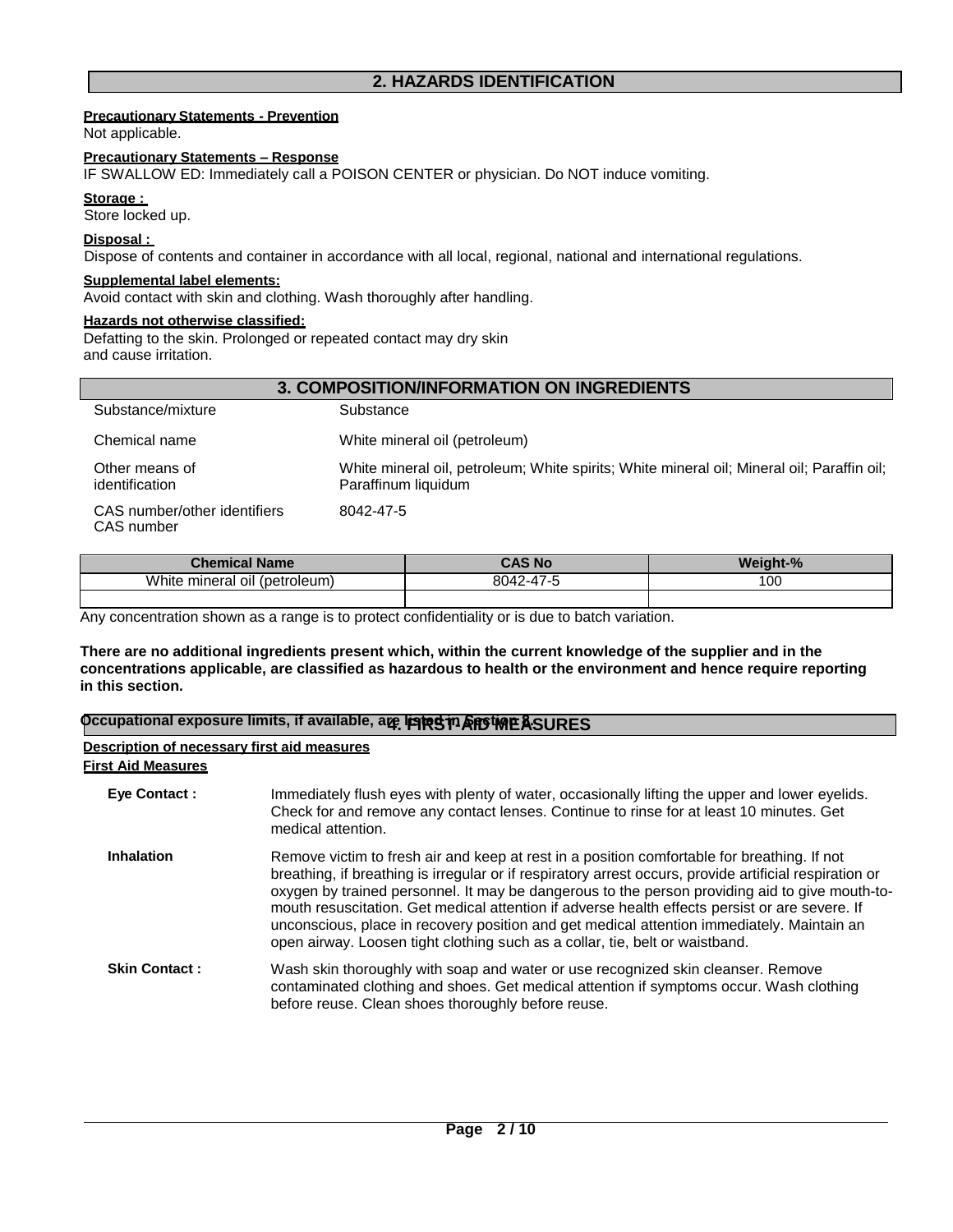# **4. FIRST-AID MEASURES**

| 4. FINJI HID IVIEAJUNEJ                                       |                                                                                                                                                                                                                                                                                                                                                                                                                                                                                                                                                                                                                                                                                                                                                                                                                                           |  |  |  |
|---------------------------------------------------------------|-------------------------------------------------------------------------------------------------------------------------------------------------------------------------------------------------------------------------------------------------------------------------------------------------------------------------------------------------------------------------------------------------------------------------------------------------------------------------------------------------------------------------------------------------------------------------------------------------------------------------------------------------------------------------------------------------------------------------------------------------------------------------------------------------------------------------------------------|--|--|--|
| Ingestion:                                                    | Get medical attention immediately. Call a poison center or physician. Wash out mouth with<br>water. Remove dentures if any. Remove victim to fresh air and keep at rest in a position<br>comfortable for breathing. If material has been swallowed and the exposed person is<br>conscious, give small quantities of water to drink. Stop if the exposed person feels sick as<br>vomiting may be dangerous. Aspiration hazard if swallowed. Can enter lungs and cause<br>damage. Do not induce vomiting. If vomiting occurs, the head should be kept low so that vomit<br>does not enter the lungs. Never give anything by mouth to an unconscious person. If<br>unconscious, place in recovery position and get medicalattention immediately. Maintain an<br>open airway. Loosen tight clothing such as a collar, tie, belt or waistband. |  |  |  |
| <b>Most important symptoms and effects</b>                    |                                                                                                                                                                                                                                                                                                                                                                                                                                                                                                                                                                                                                                                                                                                                                                                                                                           |  |  |  |
| <b>Potential acute health effects</b>                         |                                                                                                                                                                                                                                                                                                                                                                                                                                                                                                                                                                                                                                                                                                                                                                                                                                           |  |  |  |
| Eye contact                                                   | No known significant effects or critical hazards.                                                                                                                                                                                                                                                                                                                                                                                                                                                                                                                                                                                                                                                                                                                                                                                         |  |  |  |
| <b>Inhalation</b>                                             | No known significant effects or critical hazards.                                                                                                                                                                                                                                                                                                                                                                                                                                                                                                                                                                                                                                                                                                                                                                                         |  |  |  |
| <b>Skin contact</b>                                           | Defatting to the skin. May cause skin dryness and irritation.                                                                                                                                                                                                                                                                                                                                                                                                                                                                                                                                                                                                                                                                                                                                                                             |  |  |  |
| Ingestion                                                     | May be fatal if swallowed and enters airways.                                                                                                                                                                                                                                                                                                                                                                                                                                                                                                                                                                                                                                                                                                                                                                                             |  |  |  |
| Over-exposure signs/symptoms                                  |                                                                                                                                                                                                                                                                                                                                                                                                                                                                                                                                                                                                                                                                                                                                                                                                                                           |  |  |  |
| Eye contact                                                   | No specific data.                                                                                                                                                                                                                                                                                                                                                                                                                                                                                                                                                                                                                                                                                                                                                                                                                         |  |  |  |
| Inhalation                                                    | No specific data.                                                                                                                                                                                                                                                                                                                                                                                                                                                                                                                                                                                                                                                                                                                                                                                                                         |  |  |  |
| <b>Bilialatiotact:</b>                                        | Adverse symptoms may include the following: irritation, dryness, cracking                                                                                                                                                                                                                                                                                                                                                                                                                                                                                                                                                                                                                                                                                                                                                                 |  |  |  |
| <b>Bigestiemact:</b>                                          | Adverse symptoms may include the following: nausea or vomiting                                                                                                                                                                                                                                                                                                                                                                                                                                                                                                                                                                                                                                                                                                                                                                            |  |  |  |
|                                                               | bleattionact :<br>Indication of any immediate medical attention and special treatment needed. if necessary                                                                                                                                                                                                                                                                                                                                                                                                                                                                                                                                                                                                                                                                                                                                |  |  |  |
| <b>Bidestionact:</b><br>Notes to Physician                    | Treat symptomatically. Contact poison treatment specialist immediately if large<br>quantities have been ingested or inhaled.                                                                                                                                                                                                                                                                                                                                                                                                                                                                                                                                                                                                                                                                                                              |  |  |  |
| <b>Specific treatments</b>                                    | No specific treatment.                                                                                                                                                                                                                                                                                                                                                                                                                                                                                                                                                                                                                                                                                                                                                                                                                    |  |  |  |
|                                                               | Protection of first-aiders No action shall be taken involving any personal risk or without suitable training. It may<br>be dangerous to the person providing aid to give mouth-to-mouth resuscitation.                                                                                                                                                                                                                                                                                                                                                                                                                                                                                                                                                                                                                                    |  |  |  |
| See toxicological information (Section 11)                    |                                                                                                                                                                                                                                                                                                                                                                                                                                                                                                                                                                                                                                                                                                                                                                                                                                           |  |  |  |
|                                                               | <b>5. FIRE-FIGHTING MEASURES</b>                                                                                                                                                                                                                                                                                                                                                                                                                                                                                                                                                                                                                                                                                                                                                                                                          |  |  |  |
| Extinguishing media                                           |                                                                                                                                                                                                                                                                                                                                                                                                                                                                                                                                                                                                                                                                                                                                                                                                                                           |  |  |  |
| <b>Suitable Extinguishing</b><br><b>Media</b>                 | Use dry chemical, CO <sub>2</sub> , alcohol-resistant foam or water spray (fog).                                                                                                                                                                                                                                                                                                                                                                                                                                                                                                                                                                                                                                                                                                                                                          |  |  |  |
| Unsuitable Extinguishing Do not use water jet<br><b>Media</b> |                                                                                                                                                                                                                                                                                                                                                                                                                                                                                                                                                                                                                                                                                                                                                                                                                                           |  |  |  |
| <b>Specific Hazards Arising</b><br>from the Chemical          | In a fire or if heated, a pressure increase will occur and the container may burst.                                                                                                                                                                                                                                                                                                                                                                                                                                                                                                                                                                                                                                                                                                                                                       |  |  |  |

**Hazardous thermal decomposition products** Decomposition products may include the following materials: carbon dioxide, carbon monoxide **Special protective actions** Promptly isolate the scene by removing all persons from the vicinity of the incident if there is a

**for fire-fighters** fire. No action shall be taken involving any personal risk or without suitable training. **Special protective** Fire-fighters should wear appropriate protective equipment and self-contained breathing

**equipment for fire-fighters** apparatus (SCBA) with a full face-piece operated in positive pressure mode.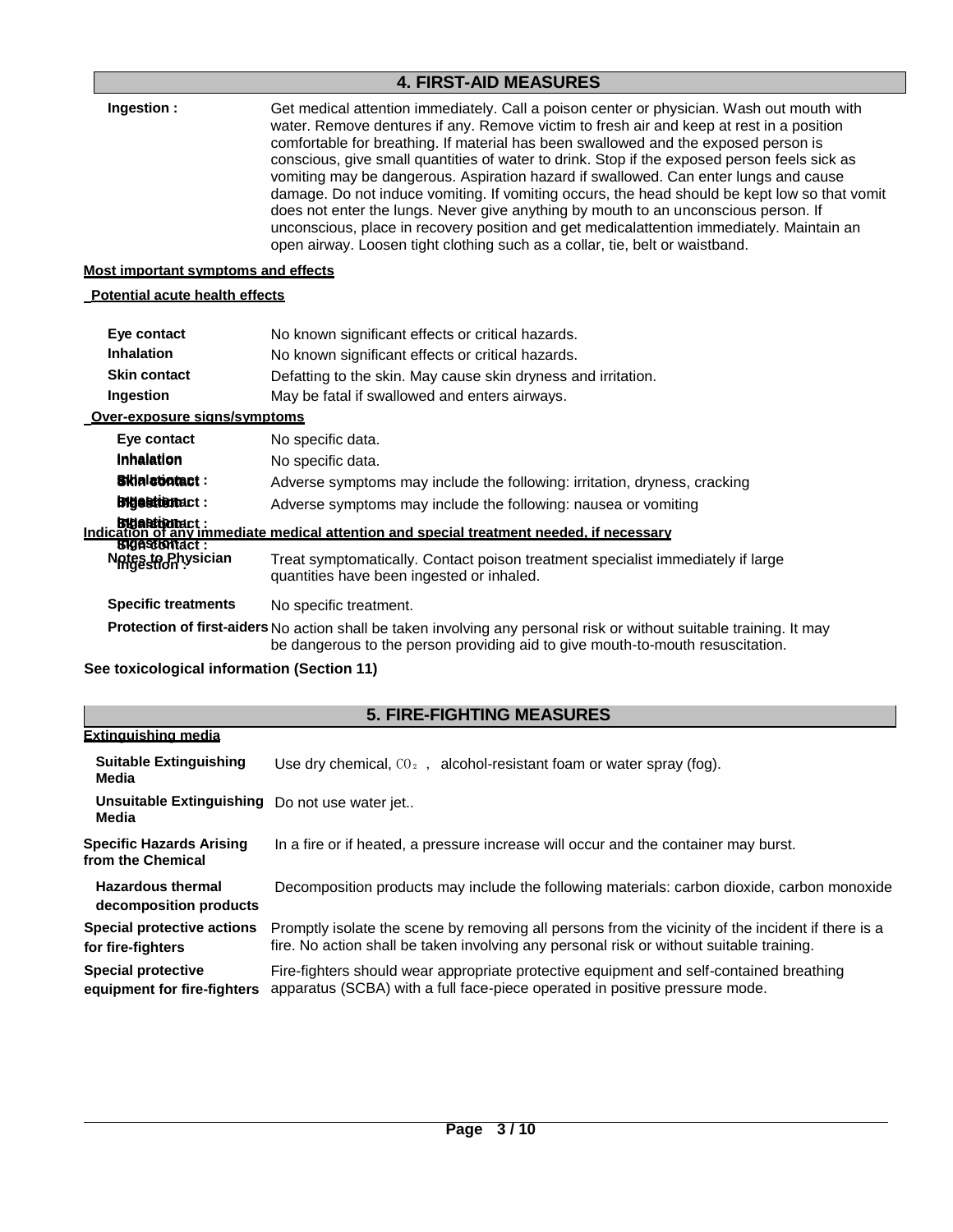# **6. ACCIDENTAL RELEASE MEASURES**

# **Personal precautions, protective equipment and emergency procedures**

| For non-emergency<br>personnel                       | No action shall be taken involving any personal risk or without suitable training. Evacuate<br>surrounding areas. Keep unnecessary and unprotected personnel from entering. Do not touch<br>or walk through spilled material. Avoid breathing vapor or mist. Provide adequate ventilation.<br>Wear appropriate respirator when ventilation is inadequate. Put on appropriate personal<br>protective equipment.                                                                                                                                                                                                                                                                                              |
|------------------------------------------------------|-------------------------------------------------------------------------------------------------------------------------------------------------------------------------------------------------------------------------------------------------------------------------------------------------------------------------------------------------------------------------------------------------------------------------------------------------------------------------------------------------------------------------------------------------------------------------------------------------------------------------------------------------------------------------------------------------------------|
| For emergency responders                             | If specialized clothing is required to deal with the spillage, take note of any information in<br>Section 8 on suitable and unsuitable materials. See also the information in "For nonemergency<br>personnel".                                                                                                                                                                                                                                                                                                                                                                                                                                                                                              |
| <b>Environmental precautions</b>                     | Avoid dispersal of spilled material and runoff and contact with soil, waterways, drains and<br>sewers. Inform the relevant authorities if the product has caused environmental pollution<br>(sewers, waterways, soil or air).                                                                                                                                                                                                                                                                                                                                                                                                                                                                               |
| Methods and material for containment and cleaning up |                                                                                                                                                                                                                                                                                                                                                                                                                                                                                                                                                                                                                                                                                                             |
| Small spill                                          | Stop leak if without risk. Move containers from spill area. Dilute with water and mop up if water-<br>soluble. Alternatively, or if water-insoluble, absorb with an inert dry material and place in an<br>appropriate waste disposal container. Dispose of via a licensed waste disposal contractor.<br>(sewers, waterways, soil or air).                                                                                                                                                                                                                                                                                                                                                                   |
| Large spill                                          | Stop leak if without risk. Move containers from spill area. Approach release from upwind.<br>Prevent entry into sewers, water courses, basements or confined areas. Wash spillages into an<br>effluent treatment plant or proceed as follows. Contain and collect spillage with non-<br>combustible, absorbent material e.g. sand, earth, vermiculite or diatomaceous earth and place<br>in container for disposal according to local regulations (see Section 13). Dispose of via a<br>licensed waste disposal contractor. Contaminated absorbent material may pose the same<br>hazard as the spilled product. Note: see Section 1 for emergency contact information and<br>Section 13 for waste disposal. |

# **7. HANDLING AND STORAGE**

| <b>Precautions for safe handling</b>                               |                                                                                                                                                                                                                                                                                                                                                                                                                                                                                                                              |  |  |
|--------------------------------------------------------------------|------------------------------------------------------------------------------------------------------------------------------------------------------------------------------------------------------------------------------------------------------------------------------------------------------------------------------------------------------------------------------------------------------------------------------------------------------------------------------------------------------------------------------|--|--|
| <b>Protective measures</b>                                         | Put on appropriate personal protective equipment (see Section 8). Do not swallow. Avoid<br>contact with eyes, skin and clothing. Avoid breathing vapor or mist. Keep in the original<br>container or an approved alternative made from a compatible material, kept tightly closed when<br>not in use. Empty containers retain product residue and can be hazardous. Do not reuse<br>container.disposal contractor. (sewers, waterways, soil or air).                                                                         |  |  |
| Advice on general<br>occupational hygiene                          | Eating, drinking and smoking should be prohibited in areas where this material is handled,<br>stored and processed. Workers should wash hands and face before eating, drinking and<br>smoking. Remove contaminated clothing and protective equipment before entering eating<br>areas. See also Section 8 for additional information on hygiene measures.                                                                                                                                                                     |  |  |
| Conditions for safe storage.<br>including any<br>incompatibilities | Store in accordance with local regulations. Store in original container protected from direct<br>sunlight in a dry, cool and well-ventilated area, away from incompatible materials (see Section<br>10) and food and drink. Store locked up. Keep container tightly closed and sealed until ready<br>for use. Containers that have been opened must be carefully resealed and kept upright to<br>prevent leakage. Do not store in unlabeled containers. Use appropriate containment to avoid<br>environmental contamination. |  |  |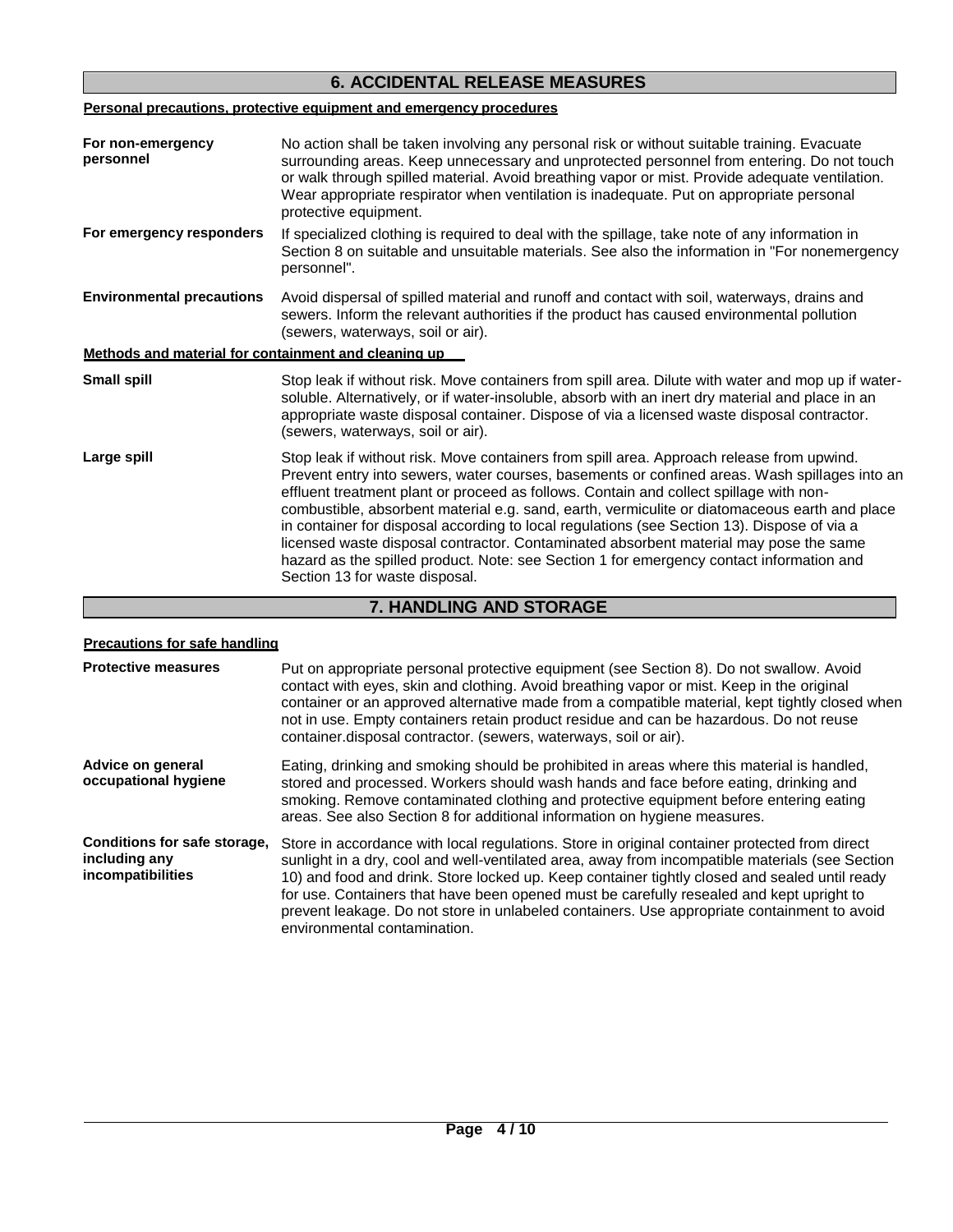# **8. EXPOSURE CONTROLS/PERSONAL PROTECTION**

 **Occupational exposure limits**

| Ingredient name                           | <b>Exposure limits</b>                                                                                                                                                                                                                                                                                                                                                                                                                                                                                                                                                                                               |  |
|-------------------------------------------|----------------------------------------------------------------------------------------------------------------------------------------------------------------------------------------------------------------------------------------------------------------------------------------------------------------------------------------------------------------------------------------------------------------------------------------------------------------------------------------------------------------------------------------------------------------------------------------------------------------------|--|
| White mineral oil (petroleum)             | <b>ACGIH TLV (United States, 4/2014).</b><br>TWA: 5 mg/m <sup>3</sup> 8 hours. Form: Inhalable fraction<br>NIOSH REL (United States, 10/2013).<br>TWA: 5 mg/m <sup>3</sup> 10 hours. Form: Mist<br>STEL: 10 mg/m <sup>3</sup> 15 minutes. Form: Mist<br>OSHA PEL (United States, 2/2013).<br>TWA: 5 mg/m <sup>3</sup> 8 hours.                                                                                                                                                                                                                                                                                       |  |
| Appropriate engineering<br>controls       | Good general ventilation should be sufficient to control worker exposure to airborne<br>contaminants.                                                                                                                                                                                                                                                                                                                                                                                                                                                                                                                |  |
| <b>Environmental exposure</b><br>controls | Emissions from ventilation or work process equipment should be checked to ensure they<br>comply with the requirements of environmental protection legislation. In some cases, fume<br>scrubbers, filters or engineering modifications to the process equipment will be necessary to<br>reduce emissions to acceptable levels.                                                                                                                                                                                                                                                                                        |  |
| <b>Individual protection measures</b>     |                                                                                                                                                                                                                                                                                                                                                                                                                                                                                                                                                                                                                      |  |
| <b>Hygiene measures</b>                   | Wash hands, forearms and face thoroughly after handling chemical products, before eating,<br>smoking and using the lavatory and at the end of the working period. Appropriate techniques<br>should be used to remove potentially contaminated clothing. Wash contaminated clothing<br>before reusing. Ensure that eyewash stations and safety showers are close to the workstation<br>location.                                                                                                                                                                                                                      |  |
| <b>Eye/face protection</b>                | Safety eyewear complying with an approved standard should be used when a risk assessment<br>indicates this is necessary to avoid exposure to liquid splashes, mists, gases or dusts. If<br>contact is possible, the following protection should be worn, unless the assessment indicates a<br>higher degree of protection: safety glasses with side-shields.                                                                                                                                                                                                                                                         |  |
| <b>Skin protection</b>                    |                                                                                                                                                                                                                                                                                                                                                                                                                                                                                                                                                                                                                      |  |
| <b>Hand protection</b>                    | Chemical-resistant, impervious gloves complying with an approved standard should be worn<br>at all times when handling chemical products if a risk assessment indicates this is necessary.<br>Considering the parameters specified by the glove manufacturer, check during use that the<br>gloves are still retaining their protective properties. It should be noted that the time to<br>breakthrough for any glove material may be different for different glove manufacturers. In the<br>case of mixtures, consisting of several substances, the protection time of the gloves cannot be<br>accurately estimated. |  |
| <b>Body protection</b>                    | Personal protective equipment for the body should be selected based on the task being<br>performed and the risks involved and should be approved by a specialist before handling this<br>product.                                                                                                                                                                                                                                                                                                                                                                                                                    |  |
| Other skin protection                     | Appropriate footwear and any additional skin protection measures should be selected based<br>on the task being performed and the risks involved and should be approved by a specialist<br>before handling this product.                                                                                                                                                                                                                                                                                                                                                                                              |  |
| <b>Respiratory protection</b>             | Use a properly fitted, air-purifying or air-fed respirator complying with an approved standard if<br>a risk assessment indicates this is necessary. Respirator selection must be based on known<br>or anticipated exposure levels, the hazards of the product and the safe working limits of the<br>selected respirator.                                                                                                                                                                                                                                                                                             |  |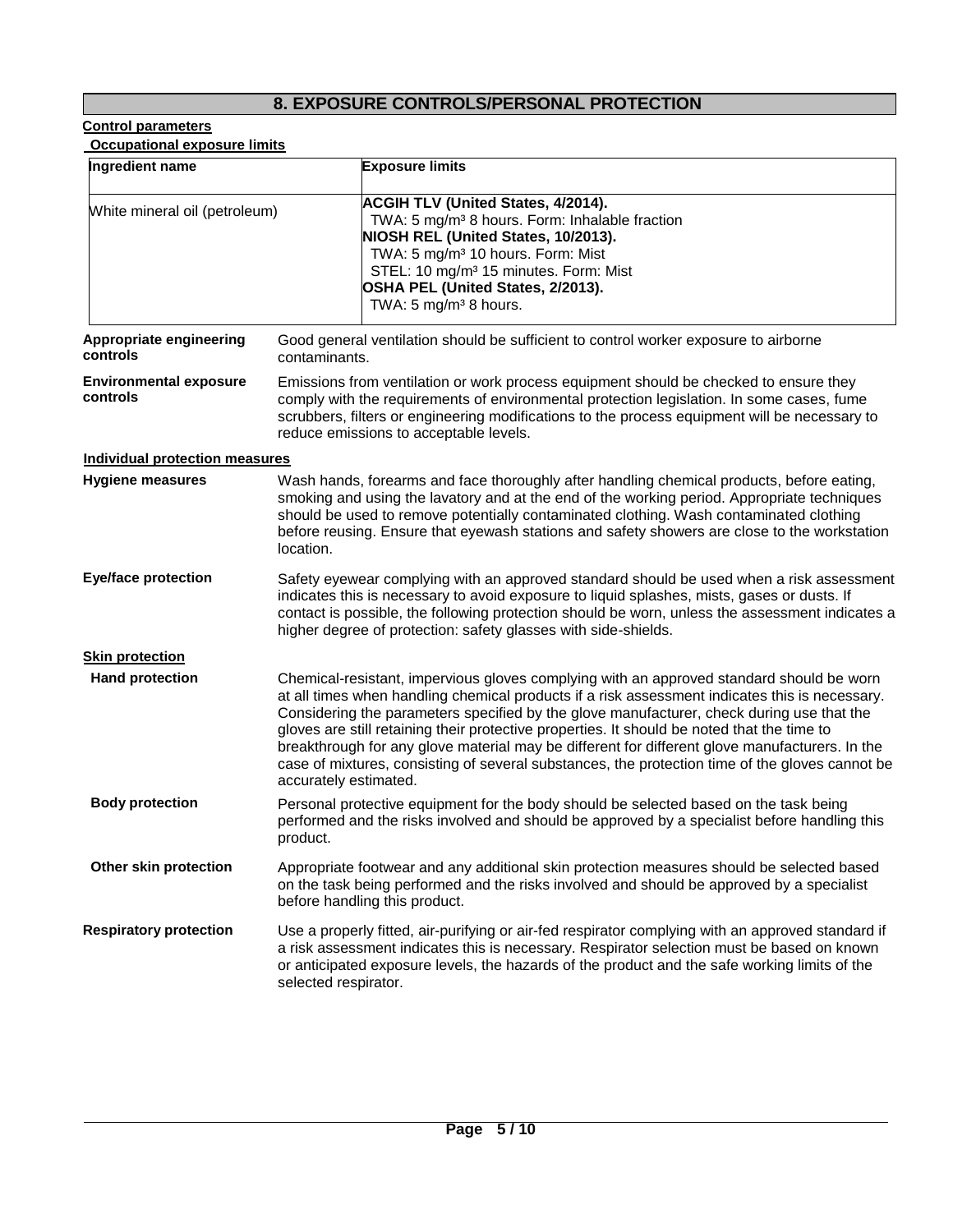# **9. PHYSICAL AND CHEMICAL PROPERTIES**

| Appearance                                      |                                                                 |
|-------------------------------------------------|-----------------------------------------------------------------|
| <b>Physical state</b>                           | Liquid. [Viscous liquid.]                                       |
| Color                                           | Colorless.                                                      |
| Odor                                            | Mild. Hydrocarbon.                                              |
| Odor threshold                                  | Not available.                                                  |
| рH                                              | Not available.                                                  |
| <b>Melting point</b>                            | -60 to -9°C (-76 to $15.8^{\circ}F$ )                           |
| <b>Boiling point</b>                            | 252.22 to 278.33°C (486 to 533°F)                               |
|                                                 |                                                                 |
| <b>Flash point</b>                              | Closed cup: 117.22°C (243°F) [Pensky-Martens.]                  |
| <b>Evaporation rate</b>                         | Not available.                                                  |
| Flammability (solid, gas)                       | Not available.                                                  |
| Lower and upper explosive<br>(flammable) limits | Not available.                                                  |
| Vapor pressure                                  | 0.011 kPa (0.08 mm Hg) [room temperature]                       |
| Vapor density                                   | Not available.                                                  |
| <b>Relative density</b>                         | 0.818                                                           |
| <b>Solubility</b>                               | Insoluble in the following materials: cold water and hot water. |
| <b>Partition coefficient:</b>                   | >4                                                              |
| noctanol/                                       |                                                                 |
| <b>Auto-ignition temperature</b>                | 325 to 355°C (617 to 671°F)                                     |
| <b>Decomposition temperature</b>                | Not available.                                                  |
| <b>Viscosity</b>                                | Kinematic (40°C (104°F)): 0.0289 cm2/s (2.89 cSt)               |

# **10. STABILITY AND REACTIVITY**

| <b>Reactivity</b>                            | No specific test data related to reactivity available for this product or its ingredients.              |
|----------------------------------------------|---------------------------------------------------------------------------------------------------------|
| <b>Chemical stability</b>                    | The product is stable.                                                                                  |
| <b>Possibility of hazardous</b><br>reactions | Under normal conditions of storage and use, hazardous reactions will not occur.                         |
| <b>Conditions to avoid</b>                   | No specific data.                                                                                       |
| Incompatible materials                       | No specific data.                                                                                       |
| <b>Hazardous decomposition</b><br>products   | Under normal conditions of storage and use, hazardous decomposition products should<br>not be produced. |

# **11. TOXICOLOGICAL INFORMATION**

# **Information on toxicological effects**

# **Acute toxicity**

| <b>Product/ingredient</b>        | Result                                                              | <b>Species</b>       | <b>Dose</b>                            | <b>Exposure</b> |
|----------------------------------|---------------------------------------------------------------------|----------------------|----------------------------------------|-----------------|
| name                             |                                                                     |                      |                                        |                 |
| White mineral oil<br>(petroleum) | <b>ILC50 InhalationDusts and mists</b><br>ILD50 Dermal<br>LD50 Oral | Rat<br>Rabbit<br>Rat | $>5$ ma/<br>>2000 mg/kg<br>-5000 mg/kg | l4 hours        |

# **Irritation/Corrosion**

Not available.

**Sensitization** Not available.

**Mutagenicity** Not available.

# **Carcinogenicity** Not **available**.

**Conclusion/Summary** The classification as a carcinogen need not apply if it can be shown that the substance contains less than 3 % DMSO extract as measured by IP 346.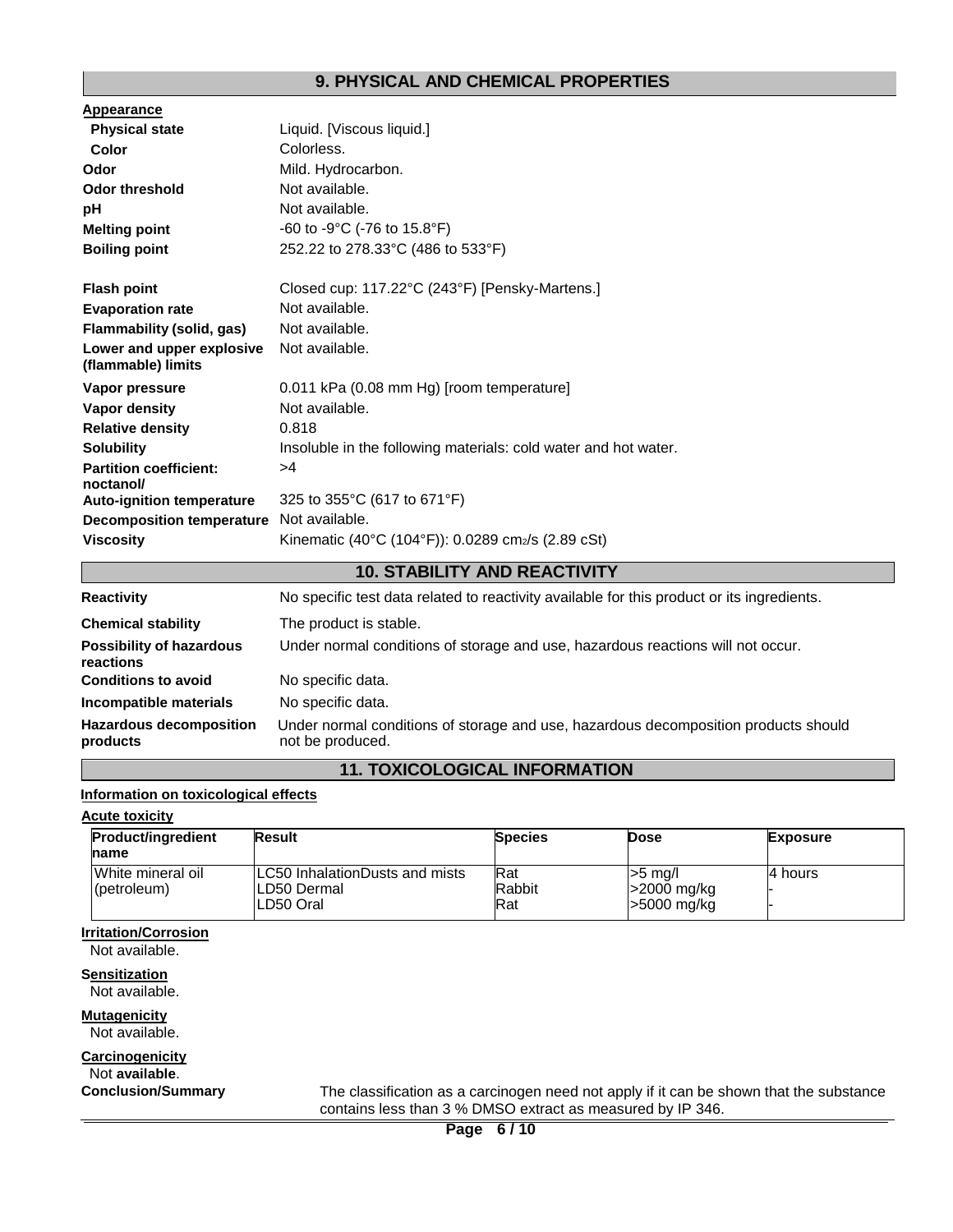# **11. TOXICOLOGICAL INFORMATION**

#### **Reproductive toxicity Not available.**

# **Teratogenicity**

Not available.

#### **Specific target organ toxicity (single exposure)** Not available.

# **Specific target organ toxicity (repeated exposure) Not available.**

**Aspiration hazard**

| <b>Name</b>                                     | Result                                                                                                  |
|-------------------------------------------------|---------------------------------------------------------------------------------------------------------|
| White mineral oil (petroleum)                   | <b>ASPIRATION HAZARD - Category 1</b>                                                                   |
| Information on the likely<br>routes of exposure | Routes of entry anticipated: Oral, Dermal, Inhalation.                                                  |
| <b>Potential acute health effects</b>           |                                                                                                         |
| Eye contact                                     | No known significant effects or critical hazards.                                                       |
| <b>Inhalation</b>                               | No known significant effects or critical hazards.                                                       |
| <b>Skin contact</b>                             | Defatting to the skin. May cause skin dryness and irritation.                                           |
| Ingestion                                       | May be fatal if swallowed and enters airways.                                                           |
|                                                 | Symptoms related to the physical, chemical and toxicological characteristics                            |
| Eye contact                                     | No specific data.                                                                                       |
| <b>Inhalation</b>                               | No specific data.                                                                                       |
| <b>Skin contact</b>                             | Adverse symptoms may include the following: irritation, dryness, cracking                               |
| Ingestion                                       | Adverse symptoms may include the following: nausea or vomiting                                          |
|                                                 | <b>Delavierand immediate effects and also chronic effects from short and long term exposure</b>         |
| <b>Short term exposure</b>                      |                                                                                                         |
| <b>Potential immediate effects</b>              | Not available.                                                                                          |
| <b>Potential delayed effects</b>                | Not available.                                                                                          |
| Long term exposure                              |                                                                                                         |
| <b>Potential immediate effects</b>              | Not available.                                                                                          |
| <b>Potential delayed effects</b>                | Not available.                                                                                          |
| <b>Potential chronic health effects</b>         |                                                                                                         |
| Not available.                                  |                                                                                                         |
| General                                         | Prolonged or repeated contact can defat the skin and lead to irritation, cracking and/or<br>dermatitis. |
| Carcinogenicity                                 | No known significant effects or critical hazards.                                                       |
| <b>Mutagenicity</b>                             | No known significant effects or critical hazards.                                                       |
| <b>Teratogenicity</b>                           | No known significant effects or critical hazards.                                                       |
| <b>Developmental effects</b>                    | No known significant effects or critical hazards.                                                       |
| <b>Fertility effects</b>                        | No known significant effects or critical hazards.                                                       |
| <b>Numerical measures of toxicity</b>           |                                                                                                         |
| <b>Acute toxicity estimates</b>                 |                                                                                                         |
| Not available.                                  |                                                                                                         |
|                                                 | <b>12. ECOLOGICAL INFORMATION</b>                                                                       |
|                                                 |                                                                                                         |

| <b>Toxicity</b>                |                                                   |                 |                      |  |
|--------------------------------|---------------------------------------------------|-----------------|----------------------|--|
| <b>Product/ingredient name</b> | <b>Result</b>                                     | <b>Species</b>  | <b>Exposure</b>      |  |
| White mineral oil (petroleum)  | Acute $LC50 > 100$ mg/l<br>Acute LC50 >10000 mg/l | Daphnia<br>Fish | 48 hours<br>96 hours |  |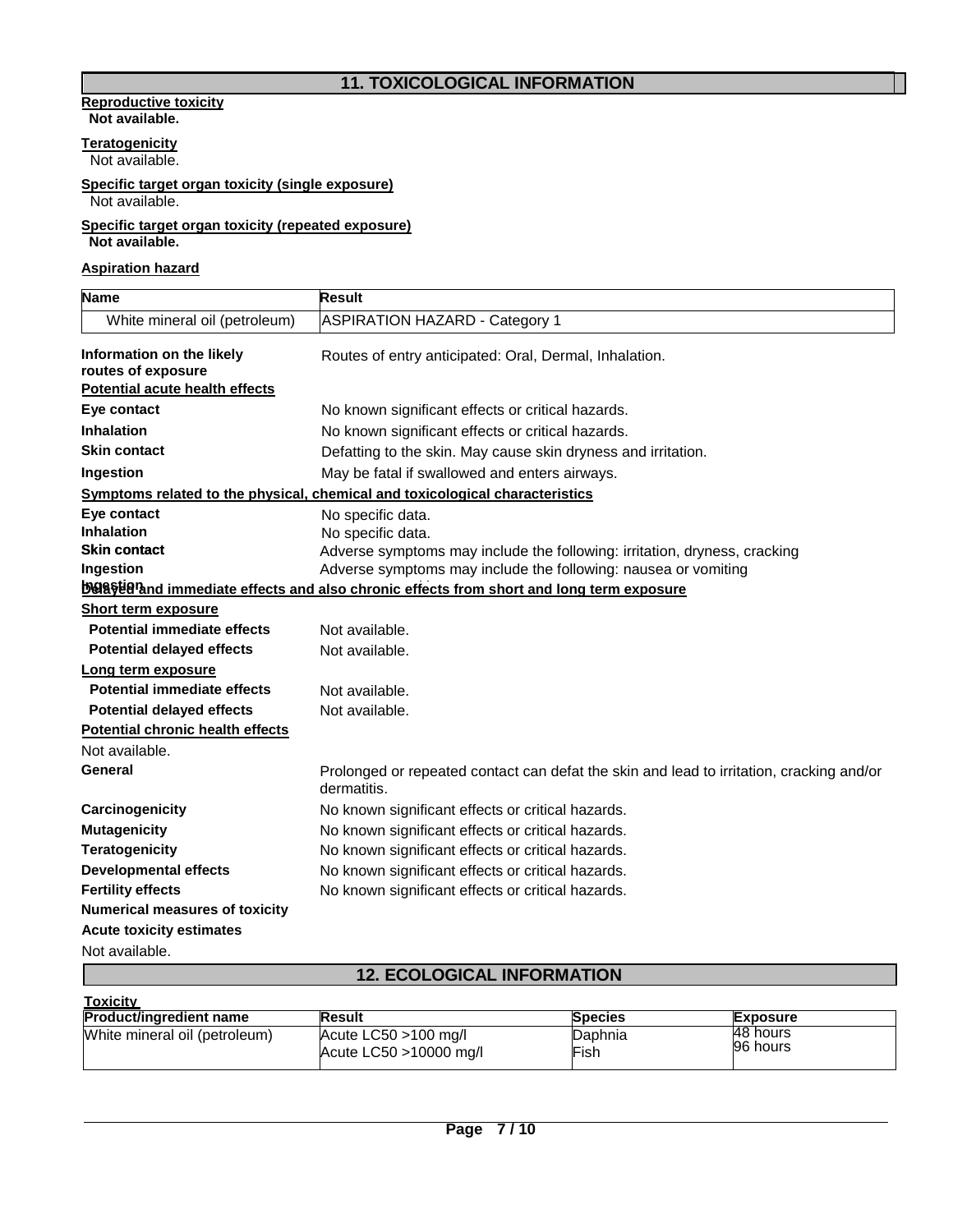# **12. ECOLOGICAL INFORMATION**

**Persistence and degradability**

| <b>Product/ingredient name</b> | half-life<br>luatic<br>IΔ C | 'hotolvsis | .<br><b>Jdearadability</b> |
|--------------------------------|-----------------------------|------------|----------------------------|
| White mineral oil (petroleum)  |                             |            | <b>Inherent</b>            |

**Bioaccumulative potential**

| Prod                                   | naF | $\sim$ |          |
|----------------------------------------|-----|--------|----------|
| duct/ingredient name                   | Fow | . .    | otential |
| White<br>(petroleum)<br>minerai<br>ΟIΙ |     |        | hıqh     |

## **Mobility in soil Soil/water partition coefficient (Koc)**

Not available.

**Other adverse effects** No known significant effects or critical hazards.

# **13. DISPOSAL CONSIDERATIONS**

**Disposal methods** The generation of waste should be avoided or minimized wherever possible. Disposal of this product, solutions and any by-products should at all times comply with the requirements of environmental protection and waste disposal legislation and any regional local authority requirements. Dispose of surplus and non-recyclable products via a licensed waste disposal contractor. Waste should not be disposed of untreated to the sewer unless fully compliant with the requirements of all authorities with jurisdiction. Waste packaging should be recycled. Incineration or landfill should only be considered when recycling is not feasible. This material and its container must be disposed of in a safe way. Care should be taken when handling emptied containers that have not been cleaned or rinsed out. Empty containers or liners may retain some product residues. Avoid dispersal of spilled material and runoff and contact with soil, waterways, drains and sewers..

**RCRA classification** Not Regulated requlations.

| <b>14. TRANSPORT INFORMATION</b> |                           |                |                |                |
|----------------------------------|---------------------------|----------------|----------------|----------------|
|                                  | <b>DOT Classification</b> | <b>TDG</b>     | <b>IMDG</b>    | <b>IATA</b>    |
| UN number                        | Not regulated.            | Not regulated. | Not regulated. | Not regulated. |

**s Special precautions for user Transport within user's premises:** always transport in closed containers that are upright **s i** and secure. Ensure that persons transporting the product know what to do in the event of an accident or spillage.

| <b>Transport in bulk according</b><br>to Annex II of MARPOL<br>73/78 and the IBC Code | Not available |  |
|---------------------------------------------------------------------------------------|---------------|--|
|---------------------------------------------------------------------------------------|---------------|--|

| <b>15. REGULATORY INFORMATION</b>                                                 |                                                                                                                             |  |
|-----------------------------------------------------------------------------------|-----------------------------------------------------------------------------------------------------------------------------|--|
| U.S. Federal regulations                                                          | <b>TSCA 8(a) CDR Exempt/Partial exemption:</b> This material is listed or exempted.<br>This material is listed or exempted. |  |
| <b>Clean Air Act Section 112</b><br>(b) Hazardous Air<br><b>Pollutants (HAPs)</b> | Not listed                                                                                                                  |  |
| <b>Clean Air Act Section 602</b><br><b>Class I Substances</b>                     | Not listed                                                                                                                  |  |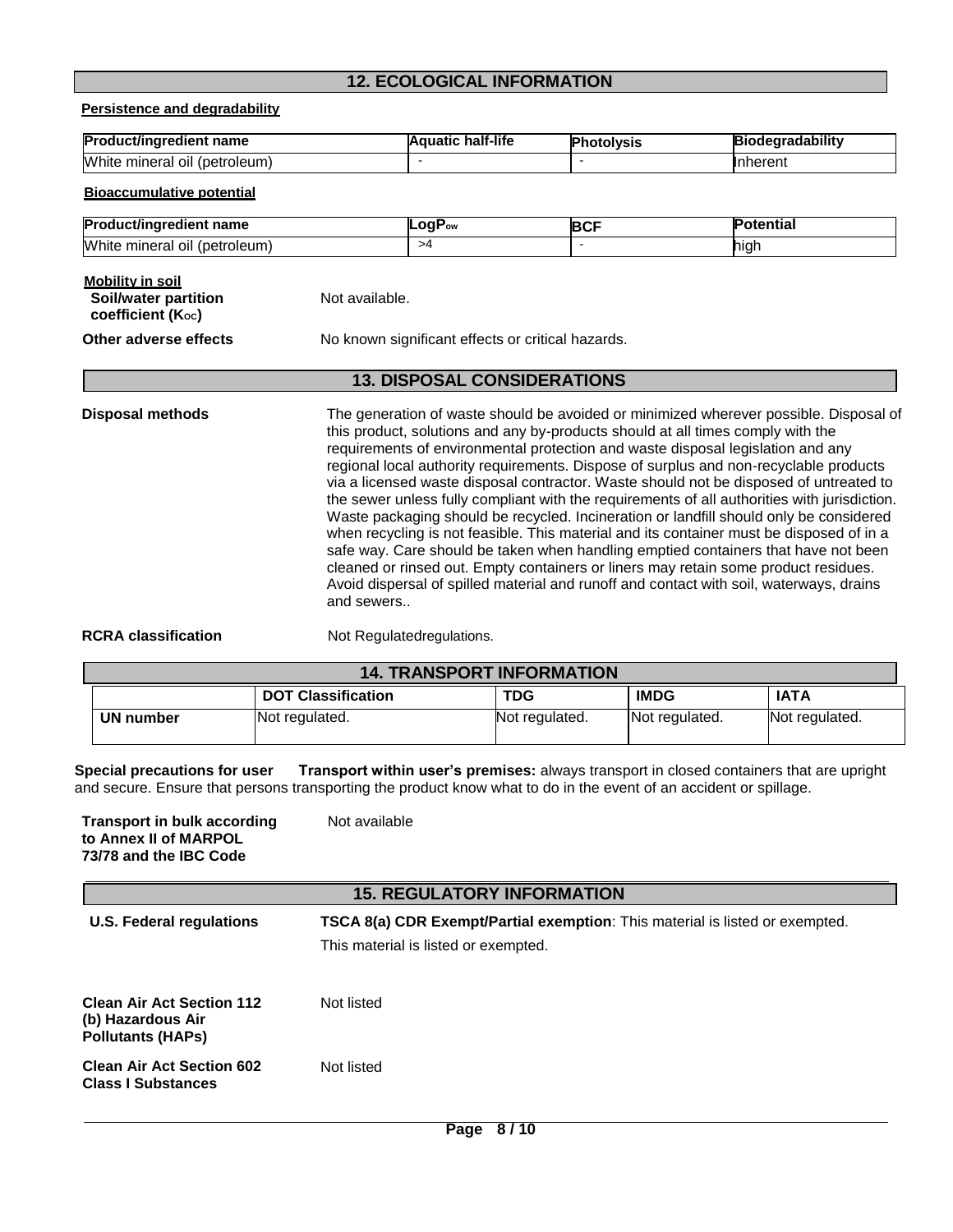# **15. REGULATORY INFORMATION**

| <b>Clean Air Act Section 602</b><br><b>Class II Substances</b> | Not listed |
|----------------------------------------------------------------|------------|
| <b>DEA List I Chemicals</b>                                    | Not listed |

**(Precursor Chemicals)** Not listed

**DEA List II Chemicals (Essential Chemicals)**

# **SARA 302/304**

# **Composition/information on ingredients**

No products were found.

**SARA 304 RQ** Not applicable.

# **SARA 311/312**

**Classification** Immediate (acute) health hazard

# **Composition/information on ingredients**

| <b>Name</b>                           | %   | <b>Fire</b><br>hazard | <b>Sudden</b><br><b>Release of</b><br>pressure | <b>ReactiveL</b> I | Immediate   Delayed<br>(acute)<br>health<br>hazard | (chronic)<br>health<br>hazard |
|---------------------------------------|-----|-----------------------|------------------------------------------------|--------------------|----------------------------------------------------|-------------------------------|
| White mineral oil (petroleum) Present | 100 | No.                   | No.                                            | No.                | <b>Yes</b>                                         | No.                           |

# **State regulations**

| <b>Massachusetts</b>       | This material is not listed.                                                                               |
|----------------------------|------------------------------------------------------------------------------------------------------------|
| <b>New York</b>            | This material is not listed.                                                                               |
| <b>New Jersey</b>          | This material is listed.                                                                                   |
| Pennsylvania               | This material is not listed.                                                                               |
| <b>California Prop. 65</b> |                                                                                                            |
|                            | This product is not known to contain any chemicals currently listed as carcinogens or reproductive toxins. |
| <b>International lists</b> |                                                                                                            |
| <b>National inventory</b>  |                                                                                                            |
| <b>Australia</b>           | This material is listed or exempted.                                                                       |
| Canada                     | This material is listed or exempted.                                                                       |
| China                      | This material is listed or exempted.                                                                       |
| <b>Europe</b>              | This material is listed or exempted.                                                                       |
| Japan                      | This material is listed or exempted.                                                                       |
| <b>Malaysia</b>            | Not determined.                                                                                            |
| <b>New Zealand</b>         | This material is listed or exempted.                                                                       |
| <b>Philippines</b>         | This material is listed or exempted.                                                                       |
| <b>Republic of Korea</b>   | This material is listed or exempted.                                                                       |

**Taiwan** This material is listed or exempted.

# **16. OTHER INFORMATION**

# **Procedure used to derive the classification**

| <b>Classification</b> | ification<br>งนธแเ |
|-----------------------|--------------------|
| H <sub>304</sub>      | ು of test data     |
| Asp                   | Οn.                |
| OX.                   | basis              |

| <b>Issue Date:</b>    | 01-June-2015 |
|-----------------------|--------------|
| <b>Revision Date:</b> | 01-June-2015 |
| <b>Revision Note:</b> | New format   |